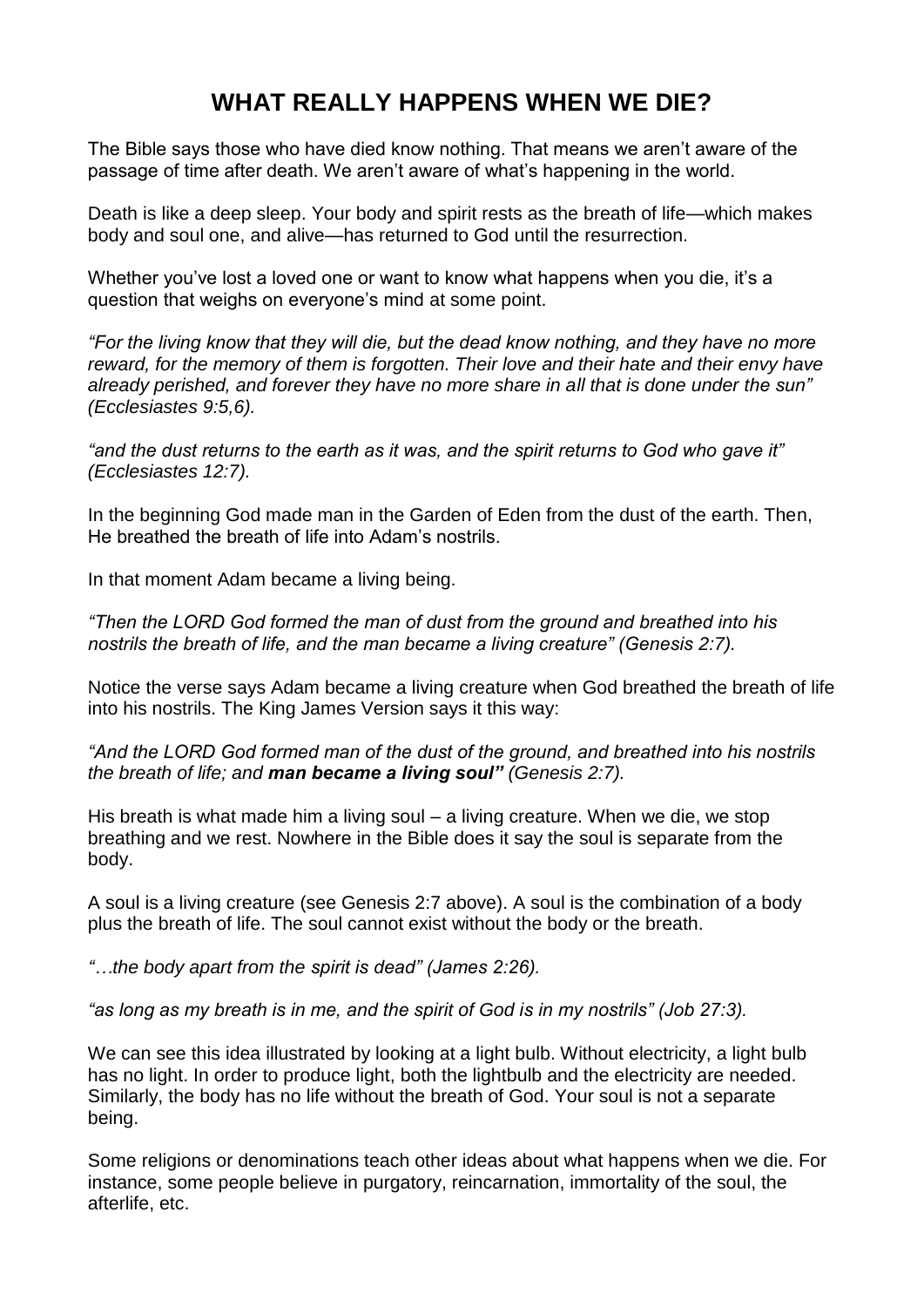It is important when looking at different ideas about the state of the dead to weigh each teaching according to the Bible.

*"If they do not speak according to this word, it is because there is no light in them" (Isaiah 8:20).*

The Bible says death is like a sleep and the dead know nothing. There is no need to worry about a loved one who has passed away. They are resting peacefully in the grave. They are not in pain. They are not somewhere else being tormented. They are simply waiting in the grave until Jesus comes back.

His breath is what made him a living soul – a living creature. When we die, we stop breathing and we rest. Nowhere in the Bible does it say the soul is separate from the body.

A soul is a living creature (see Genesis 2:7 above). A soul is the combination of a body plus the breath of life. The soul cannot exist without the body or the breath.

*"…the body apart from the spirit is dead" (James 2:26).*

*"as long as my breath is in me, and the spirit of God is in my nostrils" (Job 27:3).*

We can see this idea illustrated by looking at a light bulb. Without electricity, a light bulb has no light. In order to produce light, both the lightbulb and the electricity are needed. Similarly, the body has no life without the breath of God. Your soul is not a separate being.

Some religions or denominations teach other ideas about what happens when we die. For instance, some people believe in purgatory, reincarnation, immortality of the soul, the afterlife, etc.

It is important when looking at different ideas about the state of the dead to weigh each teaching according to the Bible.

*"If they do not speak according to this word, it is because there is no light in them" (Isaiah 8:20).*

The Bible says death is like a sleep and the dead know nothing. There is no need to worry about a loved one who has passed away. They are resting peacefully in the grave. They are not in pain. They are not somewhere else being tormented. They are simply waiting in the grave until Jesus comes back.

## **THE FIRST AND SECOND RESURRECTIONS**

THE FIRST RESURRECTION

When Jesus returns at the end of time, all who have died believing in Christ will have a bodily resurrection and go to Heaven with Him. This is the first resurrection.

This is the Good News! Believers have the hope of eternal life because they place their trust in the Lord Jesus.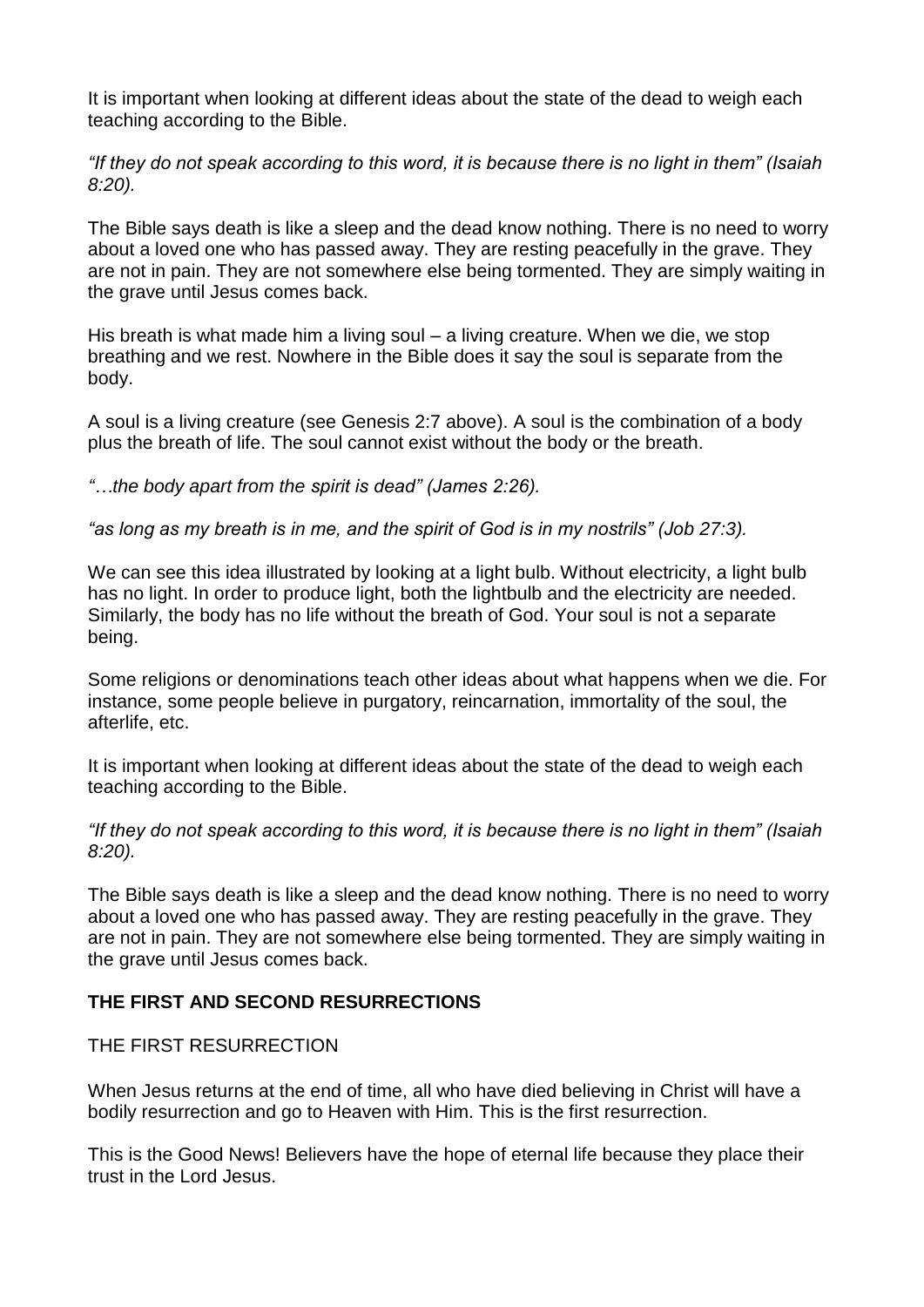*"For the Lord himself will descend from heaven with a cry of command, with the voice of an archangel, and with the sound of the trumpet of God. And the dead in Christ will rise first. Then we who are alive, who are left, will be caught up together with them in the clouds to meet the Lord in the air, and so we will always be with the Lord" (1 Thessalonians 4:16,17).*

The first resurrection happens when Christ returns. This resurrection is for those who were faithful to Christ and died. These resurrected people will join all the faithful Christians who are still living. Together they will go to Heaven.

#### THE SECOND RESURRECTION

The second resurrection happens after the thousand years have passed. This resurrection is for those who were unfaithful to Christ. These are the lost people who decided not to follow Christ during their life on earth.

*"The rest of the dead did not come to life until the thousand years were ended. This is the first resurrection" (Revelation 20:5).*

Unfortunately, these people are not raised to eternal life, but instead will face the second death.

WHAT IS THE SECOND DEATH?

Those who are raised in the second resurrection will face judgement. They will die a final death that lasts forever.

*"Then Death and Hades were thrown into the lake of fire. This is the second death, the lake of fire" (Revelation 20:14).*

The second death is the eternal consequence of being separated from God. You may have pictures in your mind of eternal torment and suffering for the lost sinners – an eternal hell where fire burns the lost forever and ever.

But what does the Bible say? Those who die without a faith in Jesus will face eternal separation from God – *not* eternal suffering.

If the wicked were tormented in hell forever, they would be immortal souls. The Scripture says God alone is immortal, and only those who choose redemption through Jesus will be granted eternal life (John 3:15-16; 17:3).

*"… the King of kings and Lord of lords, who alone has immortality, who dwells in unapproachable light, whom no one has ever seen or can see" (1 Timothy 6:15, 16).*

And when the lost die the second death, they will be like no more, like ash on the ground. They are destroyed forever, *not* forever burning.

The fire is an all-consuming fire. And when all wickedness has been destroyed, the fire will go out.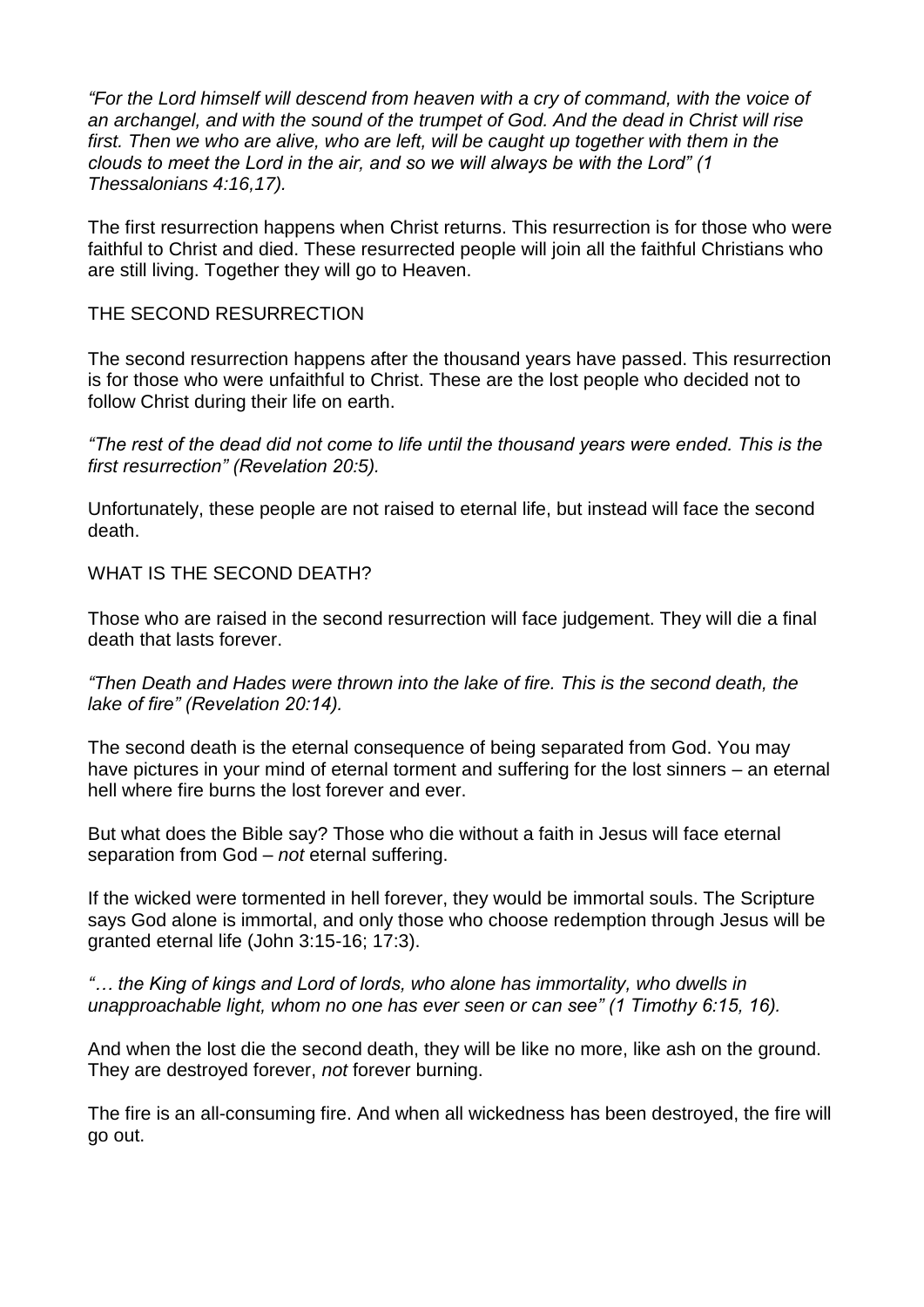*"Behold, they are like stubble; the fire consumes them; they cannot deliver themselves from the power of the flame. No coal for warming oneself is this, no fire to sit before!" (Isaiah 47:14*).

When Jesus died on the cross, He experienced what the second death would be like—the separation from God's presence that all the wicked will experience when they die the second death at the end of the thousand years.

It was a devastating feeling for Jesus and He cried out just before He died:

*"And about the ninth hour Jesus cried out with a loud voice, saying, "Eli, Eli, lema sabachthani?" that is, "My God, my God, why have you forsaken me?" (Matthew 27:46).*

WHAT HAPPENS TO GOD'S FAITHFUL PEOPLE?

After the final death of the unfaithful, God will create a new earth free of sin and death. God's people will live free of pain and sorrow. They will enjoy a life of eternal happiness where sin is no more. *"Then I saw a new heaven and a new earth, for the first heaven and the first earth had passed away, and the sea was no more… and death shall be no more, neither shall there be mourning, nor crying, nor pain anymore, for the former things have passed away" (Revelation 21:1-4).*

### **HOW DO WE PREPARE FOR DEATH AND THE RESURRECTIONS?**

If you want to be a part of the first resurrection, you need to seek a relationship with God. Accept Jesus as your Savior today.

*""For God so loved the world, that he gave his only Son, that whoever believes in him should not perish but have eternal life" (John 3:16).*

You can live a life of faith and be a part of God's faithful people at the end of time through prayer and Bible study!

*"For the Lord loves justice; he will not forsake his saints. They are preserved forever, but the children of the wicked shall be cut off. The righteous shall inherit the land and dwell upon it forever" (Psalm 37:28,29).*

Through reading God's Word you will learn more about Him. As you study the Bible and pray you will build a relationship with Him. You can accept Jesus as your Savior and follow Him in just a few easy steps. It will be the best decision you ever make!

*"Because, if you confess with your mouth that Jesus is Lord and believe in your heart that God raised him from the dead, you will be saved" (Romans 10:9).*

#### 5 SIMPLE STEPS TO SALVATION

- 1. Believe in the name of Jesus Christ.
- 2. Recognize that you are a sinner in need of a Savior.
- 3. Acknowledge the penalty for sin is death.
- 4. Ask God for forgiveness and repent from your sin.
- 5. Accept Jesus as your personal Savior and follow him.